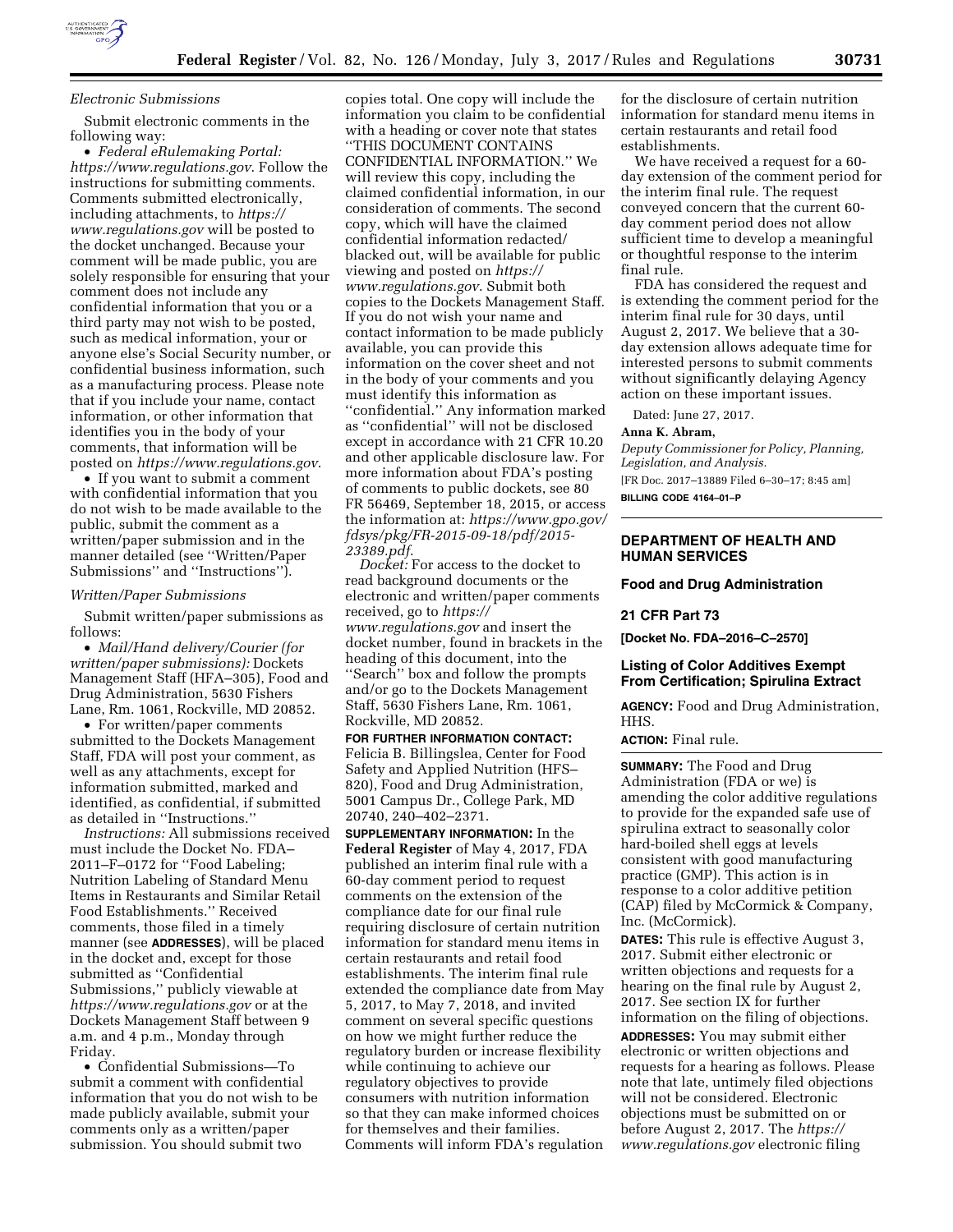system will accept comments until midnight Eastern Time at the end of August 2, 2017. Objections received by mail/hand delivery/courier (for written/ paper submissions) will be considered timely if they are postmarked or the delivery service acceptance receipt is on or before that date.

### *Electronic Submissions*

Submit electronic objections in the following way:

• *Federal eRulemaking Portal: [https://www.regulations.gov.](https://www.regulations.gov)* Follow the instructions for submitting comments. Objections submitted electronically, including attachments, to *[https://](https://www.regulations.gov) [www.regulations.gov](https://www.regulations.gov)* will be posted to the docket unchanged. Because your objection will be made public, you are solely responsible for ensuring that your objection does not include any confidential information that you or a third party may not wish to be posted, such as medical information, your or anyone else's Social Security number, or confidential business information, such as a manufacturing process. Please note that if you include your name, contact information, or other information that identifies you in the body of your objection, that information will be posted on *[https://www.regulations.gov.](https://www.regulations.gov)* 

• If you want to submit an objection with confidential information that you do not wish to be made available to the public, submit the objection as a written/paper submission and in the manner detailed (see ''Written/Paper Submissions'' and ''Instructions'').

# *Written/Paper Submissions*

Submit written/paper submissions as follows:

• *Mail/Hand delivery/Courier (for written/paper submissions):* Dockets Management Staff (HFA–305), Food and Drug Administration, 5630 Fishers Lane, Rm. 1061, Rockville, MD 20852.

• For written/paper objections submitted to the Dockets Management Staff, FDA will post your objection, as well as any attachments, except for information submitted, marked and identified, as confidential, if submitted as detailed in ''Instructions.''

*Instructions:* All submissions received must include the Docket No. FDA– 2016–C–2570 for ''Listing of Color Additives Exempt From Certification; Spirulina Extract.'' Received objections, those filed in a timely manner (see **ADDRESSES**), will be placed in the docket and, except for those submitted as ''Confidential Submissions,'' publicly viewable at *<https://www.regulations.gov>* or at the Dockets Management Staff between 9 a.m. and 4 p.m., Monday through Friday.

• Confidential Submissions—To submit an objection with confidential information that you do not wish to be made publicly available, submit your objections only as a written/paper submission. You should submit two copies total. One copy will include the information you claim to be confidential with a heading or cover note that states ''THIS DOCUMENT CONTAINS CONFIDENTIAL INFORMATION.'' We will review this copy, including the claimed confidential information, in our consideration of comments. The second copy, which will have the claimed confidential information redacted/ blacked out, will be available for public viewing and posted on *[https://](https://www.regulations.gov) [www.regulations.gov](https://www.regulations.gov)*. Submit both copies to the Dockets Management Staff. If you do not wish your name and contact information to be made publicly available, you can provide this information on the cover sheet and not in the body of your comments and you must identify this information as ''confidential.'' Any information marked as ''confidential'' will not be disclosed except in accordance with 21 CFR 10.20 and other applicable disclosure law. For more information about FDA's posting of comments to public dockets, see 80 FR 56469, September 18, 2015, or access the information at: *[https://www.gpo.gov/](https://www.gpo.gov/fdsys/pkg/FR-2015-09-18/pdf/2015-23389.pdf) [fdsys/pkg/FR-2015-09-18/pdf/2015-](https://www.gpo.gov/fdsys/pkg/FR-2015-09-18/pdf/2015-23389.pdf)  [23389.pdf](https://www.gpo.gov/fdsys/pkg/FR-2015-09-18/pdf/2015-23389.pdf)*.

*Docket:* For access to the docket to read background documents or objections received, go to *[https://](https://www.regulations.gov) [www.regulations.gov](https://www.regulations.gov)* and insert the docket number, found in brackets in the heading of this document, into the ''Search'' box and follow the prompts and/or go to the Dockets Management Staff, 5630 Fishers Lane, Rm. 1061, Rockville, MD 20852.

**FOR FURTHER INFORMATION CONTACT:**  Molly A. Harry, Center for Food Safety and Applied Nutrition, Food and Drug Administration, 5001 Campus Dr., College Park, MD 20740–3835, 240– 402–1075.

### **SUPPLEMENTARY INFORMATION:**

#### **I. Introduction**

In a notice published in the **Federal Register** of September 16, 2016 (81 FR 63728), we announced that we filed a color additive petition (CAP 6C0306) submitted by McCormick & Company, Inc., c/o Exponent, 1150 Connecticut Ave. NW., suite 1100, Washington, DC 20036. The petition proposed to amend the color additive regulations in § 73.530 (21 CFR 73.530) Spirulina extract to provide for the expanded safe use of spirulina extract, prepared by the filtered aqueous extraction of the dried

biomass of *Arthrospira platensis,* to seasonally color the shells of hardboiled eggs. The color additive is intended to be sold as a powder in a packet to consumers at levels consistent with GMP.

### **II. Background**

Spirulina extract is currently approved under § 73.530 for coloring confections (including candy and chewing gum), frostings, ice cream and frozen desserts, dessert coatings and toppings, beverage mixes and powders, yogurts, custards, puddings, cottage cheese, gelatin, breadcrumbs, ready-toeat cereals (excluding extruded cereals), and coating formulations applied to dietary supplement tablets and capsules, at levels consistent with GMP. Spirulina extract also is currently approved under 21 CFR 73.1530 for coloring coating formulations applied to drug tablets and capsules, at levels consistent with GMP. Spirulina extract is exempt from certification under section 721(c) of the Federal Food, Drug, and Cosmetic Act (the FD&C Act) (21 U.S.C. 379e(c)) because we previously determined that certification was not necessary for the protection of public health (78 FR 49117 at 49119, August 13, 2013).

The spirulina extract that is the subject of this final rule is a bluecolored powder produced by the filtered aqueous extraction of the dried biomass of *A. platensis* (also known as *Spirulina platensis*), an edible blue-green cyanobacterium. The color additive contains phycocyanins as the principal coloring components. Based on data and information provided in the petition on the identity, physical and chemical properties, manufacturing process, and composition of the color additive, we have determined that the color additive meets the specifications for spirulina extract in § 73.530 (Ref. 1).

Spirulina-derived ingredients have also been the subject of four notices submitted by firms to FDA informing us of their determinations that certain uses of these substances in food are generally recognized as safe (GRAS) (78 FR 49117 at 49118). Under section 201(s) of the FD&C Act (21 U.S.C. 321(s)), a substance that is GRAS for a particular use in food is not a food additive, and may lawfully be utilized for that use without our review and approval. There is no GRAS exemption, however, to the definition of color additive in section 201(t) of the FD&C Act). Therefore, we must approve the use of a color additive in food before it is marketed; otherwise the food containing the color additive is adulterated under section 402(c) of the FD&C Act (21 U.S.C. 342(c)). One GRAS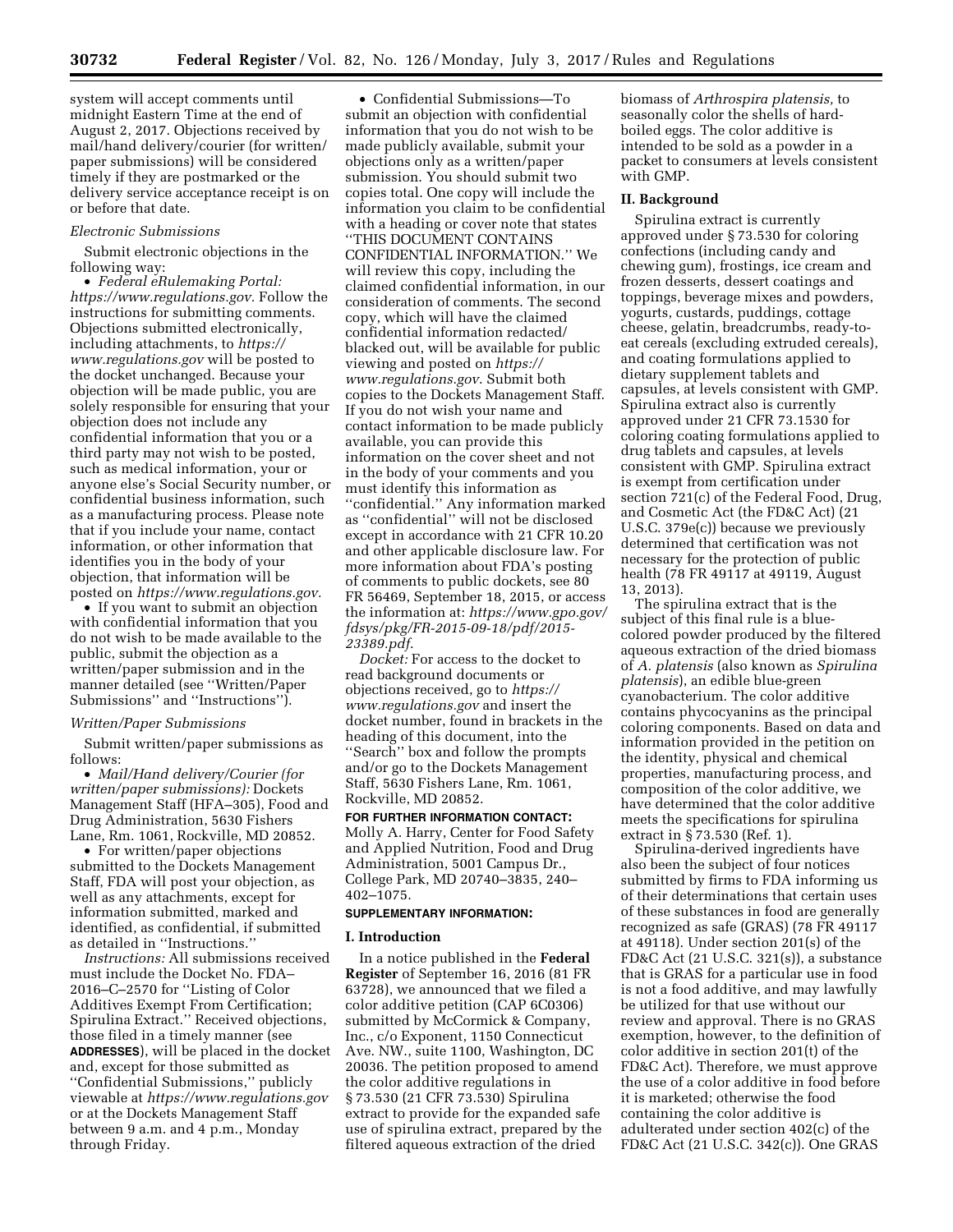notice (GRN 000424) pertains to the use of a spirulina-derived substance that is similar in chemical composition to the color additive that is the subject of this final rule, but the substance that was the subject of GRN 000424 has a much higher phycocyanin content (Ref. 3). Importantly, in our response to these GRAS notifications, we indicated that if the substances that were the subject of these submissions impart color to the food, they may be subject to regulation as a color additive.

# **III. Safety Evaluation**

# *A. Determination of Safety*

Under section 721(b)(4) of the FD&C Act, a color additive may not be listed for a particular use unless the data and information available to FDA establish that the color additive is safe for that use. Our color additive regulations at 21 CFR 70.3(i) define ''safe'' to mean that there is convincing evidence that establishes with reasonable certainty that no harm will result from the intended use of the color additive. To establish with reasonable certainty that a color additive intended for use in foods is not harmful under its intended conditions of use, we consider the projected human dietary exposure to the color additive, the additive's toxicological data, and other relevant information (such as published literature) available to us. We compare an individual's estimated exposure, or estimated daily intake (EDI), of the color additive from all food sources to an acceptable daily intake level established by toxicological data. The EDI is determined by projections based on the amount of the color additive proposed for use in particular foods or drugs and on data regarding the amount consumed from all ingested sources of the color additive. We commonly use the EDI for the 90th percentile consumer of a color additive as a measure of high chronic exposure.

# *B. Safety of Petitioned Use of the Color Additive*

During our safety review of this petition (CAP 6C0306), we considered the projected human dietary exposure to spirulina extract and to phycocyanins (the principal coloring components) from the petitioned use and from currently permitted uses of spirulina extract in foods and ingested drugs. McCormick submitted an exposure estimate for spirulina extract and for phycocyanins for the petitioned use of spirulina extract based on a worst-case scenario that presumed that spirulina extract could potentially migrate from the outside of the egg shell to the edible

portion of the egg. McCormick estimated that the petitioned use of spirulina extract to seasonally color the shells of hard-boiled eggs would result in an exposure to spirulina extract of 8.8 milligrams per person per day (mg/p/d) at the 90th percentile for the U.S. population aged 2 years and older (Ref. 2). McCormick also estimated that the petitioned use of spirulina extract would result in an exposure to phycocyanins of 1.9 mg/p/d at the 90th percentile for the U.S. population aged 2 years and older (Ref. 2). Despite providing this worst-case estimate, McCormick noted that egg shells are not consumed and demonstrated that the spirulina extract applied to the outside of an egg shell generally does not migrate through the shell and the outer and inner membranes separating the shell from the edible portion of the egg. For these reasons, McCormick asserted that the amount of spirulina extract that would actually be found on the edible portion of an egg would be negligible, resulting in a 0.17 percent increase of the cumulative estimated daily intake (CEDI) for phycocyanins (Ref. 2). The previously estimated upper bound CEDI for phycocyanins from all GRASnotified uses of spirulina extract in food is 1,140 mg/p/day or 19 milligrams per kilogram body weight per day (mg/kg bw/d) for a 60 kg individual based on uses addressed in GRN 000424 (Ref. 3). We agree that McCormick's exposure estimate is sufficiently conservative. We conclude that the exposure to spirulina extract and phycocyanins resulting from the petitioned use of spirulina extract to seasonally color the shells of hardboiled eggs is negligible, and that the petitioned use would not result in a significant contribution to the CEDI for phycocyanins (Ref. 2).

To support the safety of the proposed use of spirulina extract to color the shells of hard-boiled eggs, McCormick referenced the safety determinations made by FDA for CAPs 2C0293 (78 FR 49117, August 13, 2013), 2C0297 (79 FR 20095, April 11, 2014), and 4C0300 (80 FR 50762, August 21, 2015). McCormick also conducted a search of the peerreviewed scientific literature for animal and human oral consumption studies that tested spirulina, spirulina-derived ingredients, and phycocyanins that were published between January 1, 2014, and July 20, 2016. McCormick submitted to us the published animal and human studies that they identified as being relevant to their petition. We evaluated the submitted safety information and additional studies that we identified as relevant and concluded that this

information does not raise any safety concerns (Refs. 4 and 5).

In our previous evaluation of the use of spirulina extract as a color additive in foods (80 FR 50762), we did not have any concerns regarding the safety of the use of spirulina extract and its major coloring components, phycocyanins. Taking into account all the available safety information and the estimated exposure to phycocyanins from the petitioned use, we conclude that the proposed use of spirulina extract to seasonally color the shells of hardboiled eggs is safe (Ref. 5).

We discussed the potential allergenicity of spirulina phycocyanins in our final rule for the use of spirulina extract as a color additive in candy and chewing gum (78 FR 49117 at 49119). Based on the comparison of the known amino acid sequences of phycocyanins with the sequences of known protein allergens, we determined that there is a low probability that phycocyanins are protein allergens. We therefore concluded that the spirulina phycocyanins present an insignificant allergy risk. Additionally, after a review of the literature relevant to the potential allergenicity of spirulina phycocyanins, we have determined that spirulina phycocyanins still present an insignificant allergy risk (Refs. 4–7). We are not aware of any new information that would cause us to change this conclusion.

### **IV. Conclusion**

Based on the data and information in the petition and other relevant material, we conclude that the petitioned use of spirulina extract to seasonally color the shells of hard-boiled eggs is safe. We further conclude that the color additive will achieve its intended technical effect and is suitable for the petitioned use. Consequently, we are amending the color additive regulations in part 73 (21 CFR part 73) as set forth in this document. In addition, based upon the factors listed in 21 CFR 71.20(b), we continue to conclude that certification of spirulina extract is not necessary for the protection of the public health.

### **V. Public Disclosure**

In accordance with § 71.15 (21 CFR 71.15), the petition and the documents that we considered and relied upon in reaching our decision to approve the petition will be made available for public disclosure (see **FOR FURTHER INFORMATION CONTACT**). As provided in § 71.15, we will delete from the documents any materials that are not available for public disclosure.